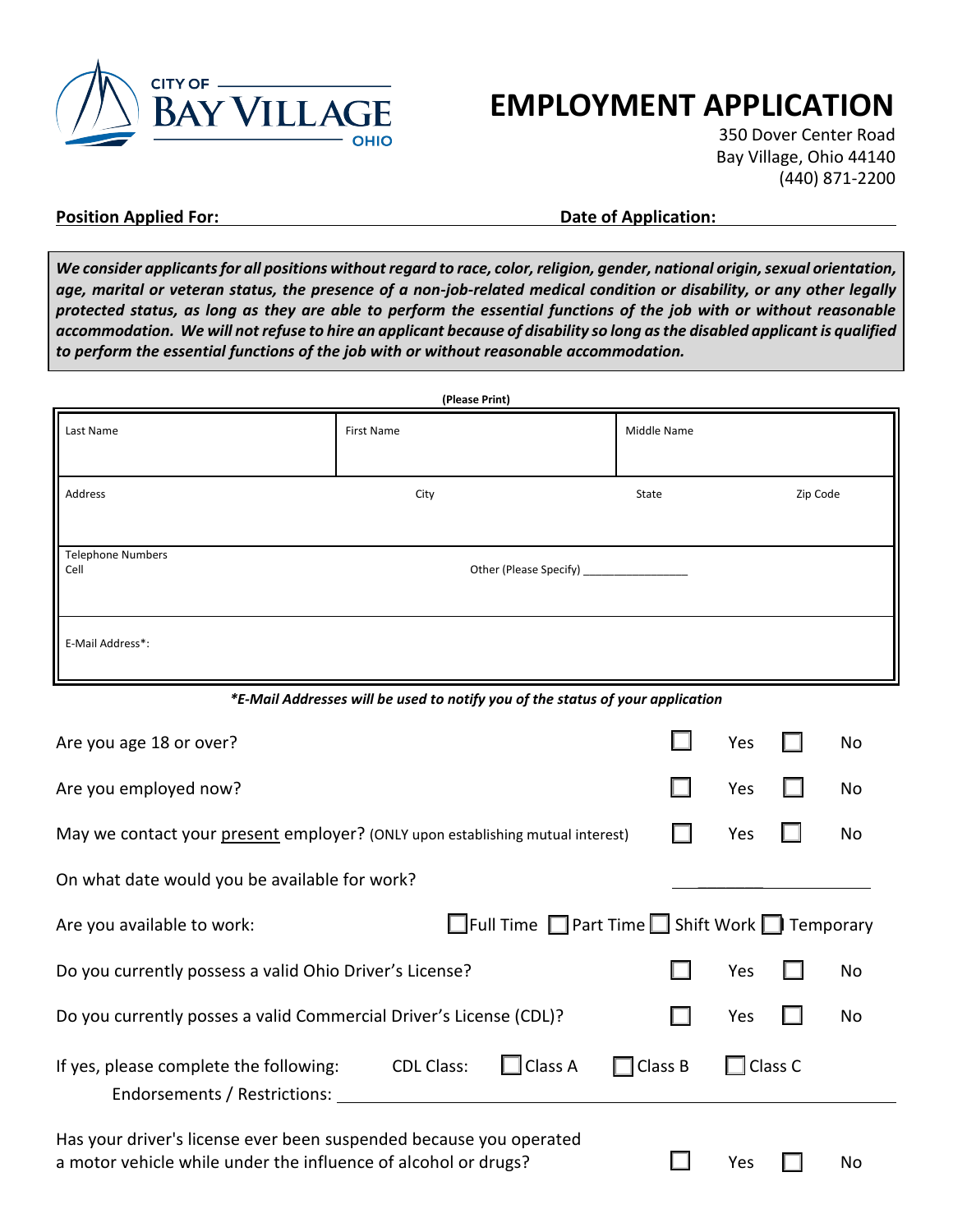#### **Education**

|                                                                                                                | <b>High School or GED</b>                                                                                                                            | Undergraduate<br><b>College/University</b> | <b>Graduate/ Professional</b> |  |  |  |
|----------------------------------------------------------------------------------------------------------------|------------------------------------------------------------------------------------------------------------------------------------------------------|--------------------------------------------|-------------------------------|--|--|--|
| <b>School Name and Address</b>                                                                                 |                                                                                                                                                      |                                            |                               |  |  |  |
| <b>Years Completed</b>                                                                                         | 12<br>9<br>10<br>11                                                                                                                                  | 2<br>3<br>1                                | 3<br>1<br>4                   |  |  |  |
| Diploma/Degree                                                                                                 |                                                                                                                                                      |                                            |                               |  |  |  |
| <b>Describe Course of Study</b>                                                                                |                                                                                                                                                      |                                            |                               |  |  |  |
| <b>Describe any specialized</b><br>training, apprenticeship,<br>skills, and extra-curricular<br>activities     |                                                                                                                                                      |                                            |                               |  |  |  |
| Describe any honors you have<br>received                                                                       |                                                                                                                                                      |                                            |                               |  |  |  |
| <b>State any additional</b><br>information you feel may be<br>helpful to us in considering<br>your application | (Educational level will be considered only to the extent a particular level of educational achievement is necessary for successful job performance.) |                                            |                               |  |  |  |

**List professional, trade, business, or civic activities and offices held.**  *You may exclude memberships which would reveal gender, race, color, religion, national origin, age, ancestry, disability, political affiliation, or other protected status.* 

\_\_\_\_\_\_\_\_\_\_\_\_\_\_\_\_\_\_\_\_\_\_\_\_\_\_\_\_\_\_\_\_\_\_\_\_\_\_\_\_\_\_\_\_\_\_\_\_\_\_\_\_\_\_\_\_\_\_\_\_\_\_\_\_\_\_\_\_\_\_\_\_\_\_\_\_\_\_\_\_\_\_\_\_\_\_\_\_ \_\_\_\_\_\_\_\_\_\_\_\_\_\_\_\_\_\_\_\_\_\_\_\_\_\_\_\_\_\_\_\_\_\_\_\_\_\_\_\_\_\_\_\_\_\_\_\_\_\_\_\_\_\_\_\_\_\_\_\_\_\_\_\_\_\_\_\_\_\_\_\_\_\_\_\_\_\_\_\_\_\_\_\_\_\_\_\_ \_\_\_\_\_\_\_\_\_\_\_\_\_\_\_\_\_\_\_\_\_\_\_\_\_\_\_\_\_\_\_\_\_\_\_\_\_\_\_\_\_\_\_\_\_\_\_\_\_\_\_ \_\_\_\_\_\_\_\_\_\_\_\_\_\_\_\_\_\_\_\_\_\_\_\_\_\_\_\_\_\_\_\_\_\_\_\_\_ \_\_\_\_\_\_\_\_\_\_\_\_\_\_\_\_\_\_\_\_\_\_\_\_\_\_\_\_\_\_\_\_\_\_\_\_\_\_\_\_\_\_\_\_\_\_\_\_\_\_\_\_\_\_\_\_\_\_\_\_\_\_\_\_\_\_\_\_\_\_\_\_\_\_\_\_\_\_\_\_\_\_\_\_\_\_\_\_

#### **References**

| List three work references (not related to you) preferably in a supervisory role. |                         |          |             |  |  |
|-----------------------------------------------------------------------------------|-------------------------|----------|-------------|--|--|
| Name                                                                              | <b>Telephone Number</b> | Position | Years Known |  |  |
|                                                                                   |                         |          |             |  |  |
|                                                                                   |                         |          |             |  |  |
|                                                                                   |                         |          |             |  |  |
|                                                                                   |                         |          |             |  |  |
|                                                                                   |                         |          |             |  |  |

## **Special Skills and Qualifications**

Summarize any special job-related skills and qualifications acquired from employment, military, or other experience.

\_\_\_\_\_\_\_\_\_\_\_\_\_\_\_\_\_\_\_\_\_\_\_\_\_\_\_\_\_\_\_\_\_\_\_\_\_\_\_\_\_\_\_\_\_\_\_\_\_\_\_\_\_\_\_\_\_\_\_\_\_\_\_\_\_\_\_\_\_\_\_\_\_\_\_\_\_\_\_\_\_\_\_\_\_\_\_\_\_\_\_\_\_ \_\_\_\_\_\_\_\_\_\_\_\_\_\_\_\_\_\_\_\_\_\_\_\_\_\_\_\_\_\_\_\_\_\_\_\_\_\_\_\_\_\_\_\_\_\_\_\_\_\_\_\_\_\_\_\_\_\_\_\_\_\_\_\_\_\_\_\_\_\_\_\_\_\_\_\_\_\_\_\_\_\_\_\_\_\_\_\_\_\_\_\_\_ \_\_\_\_\_\_\_\_\_\_\_\_\_\_\_\_\_\_\_\_\_\_\_\_\_\_\_\_\_\_\_\_\_\_\_\_\_\_\_\_\_\_\_\_\_\_\_\_\_\_\_\_\_\_\_\_\_\_\_\_\_\_\_\_\_\_\_\_\_\_\_\_\_\_\_\_\_\_\_\_\_\_\_\_\_\_\_\_\_\_ \_\_\_\_\_\_\_\_\_\_\_\_\_\_\_\_\_\_\_\_\_\_\_\_\_\_\_\_\_\_\_\_\_\_\_\_\_\_\_\_\_\_\_\_\_\_\_\_\_\_\_\_\_\_\_\_\_\_\_\_\_\_\_\_\_\_\_\_\_\_\_\_\_\_\_\_\_\_\_\_\_\_\_\_\_\_\_\_\_\_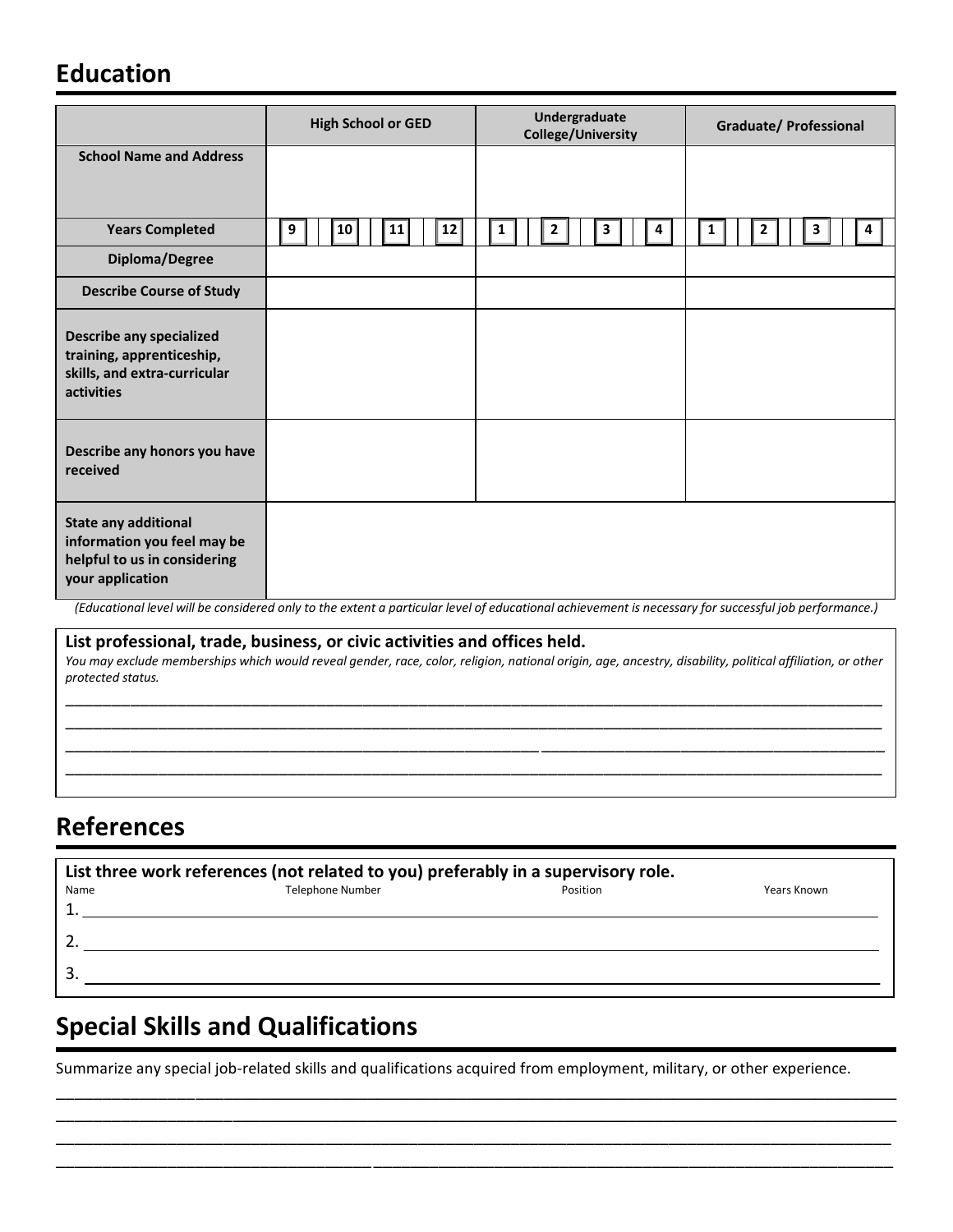### **Employment Experience**

Start with your present or last job. Include any job-related military service assignments and volunteer activities. You may exclude organizations which indicate race, color, religion, age, ancestry, gender, national origin, disabilities, political affiliation, or other protected status. If you need additional space, please continue on a separate sheet of paper.

| 1. | Employer                           | Dates Employed            |       | Work Performed        |  |
|----|------------------------------------|---------------------------|-------|-----------------------|--|
|    |                                    | From                      | To    |                       |  |
|    | Address                            |                           |       |                       |  |
|    | Telephone Number(s)                | Hourly Rate/Salary        |       |                       |  |
|    | Job Title<br>Supervisor            | Starting                  | Final |                       |  |
|    | Reason for <b>WANTING</b> to Leave |                           |       |                       |  |
| 2. | Employer                           | Dates Employed            |       | Work Performed        |  |
|    |                                    | From                      | To    |                       |  |
|    | Address                            |                           |       |                       |  |
|    | Telephone Number(s)                | Hourly Rate/Salary        |       |                       |  |
|    | Job Title<br>Supervisor            | Starting                  | Final |                       |  |
|    | Reason for Leaving                 |                           |       |                       |  |
|    |                                    | Dates Employed            |       |                       |  |
| 3. | Employer                           |                           |       | <b>Work Performed</b> |  |
|    |                                    | From                      | To    |                       |  |
|    | Address                            |                           |       |                       |  |
|    | Telephone Number(s)                | <b>Hourly Rate/Salary</b> |       |                       |  |
|    | Job Title<br>Supervisor            | Starting                  | Final |                       |  |
|    | Reason for Leaving                 |                           |       |                       |  |
| 4. | Employer                           | Dates Employed            |       | <b>Work Performed</b> |  |
|    |                                    | From                      | To    |                       |  |
|    | Address                            |                           |       |                       |  |
|    | Telephone Number(s)                | Hourly Rate/Salary        |       |                       |  |
|    | Job Title<br>Supervisor            | Starting                  | Final |                       |  |

#### **This section must be filled out, even if you are attaching a résumé!**